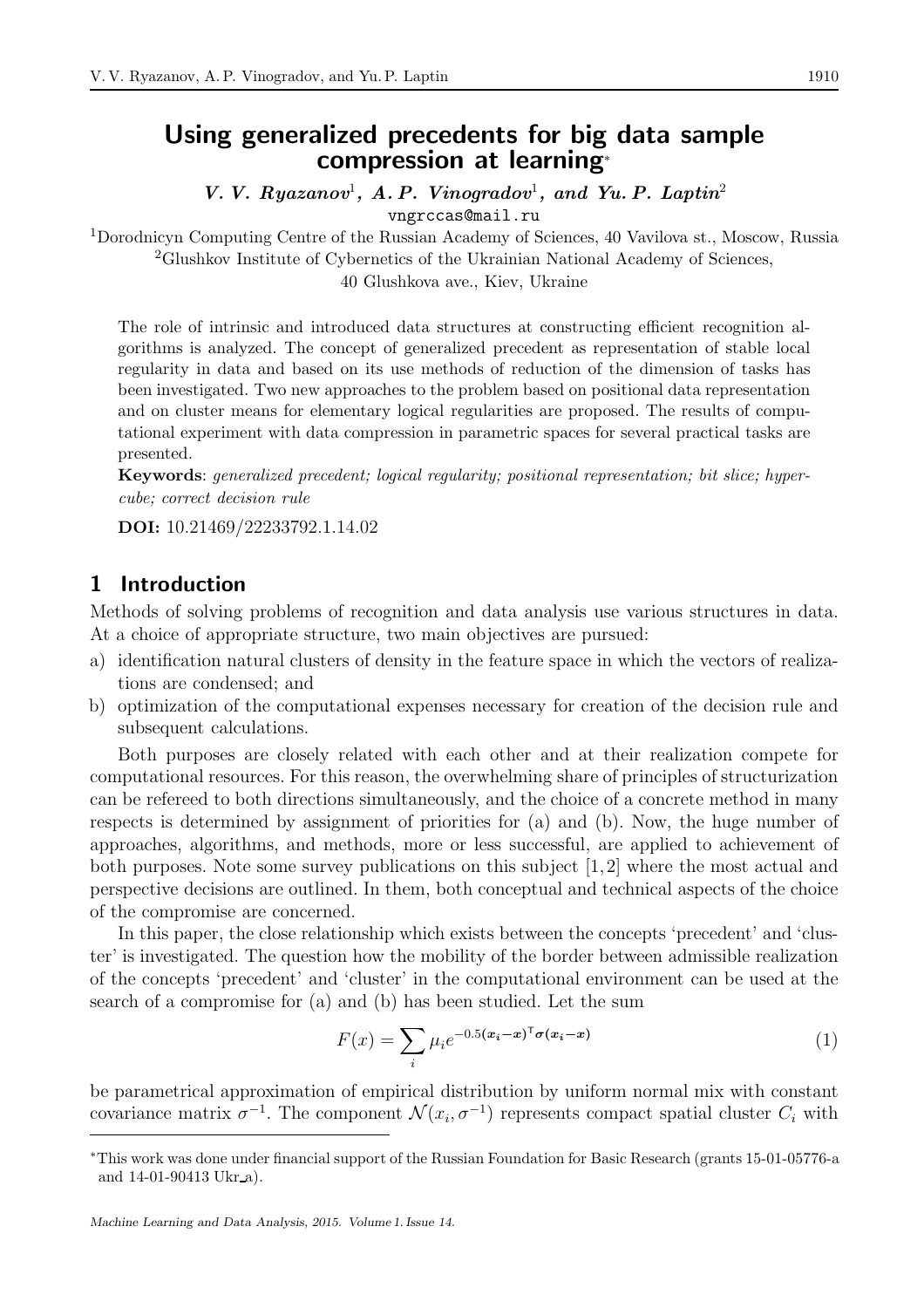the center  $x_i$  which is unambiguously described by the couple  $(x_i, \mu_i)$ . The natural treatment (1) implies that each cluster of  $C_i$  is filled by vectors corresponding to casual deviations from the parameters of the central object  $x_i$ . The recognized object  $x_0$  can also be considered as a single realization of distribution of probable localizations of the true center which also form cluster  $C_0$  with the center  $x_0$  and with the same form of distribution  $\mu_i e^{-0.5(x_i-x)^\top \sigma(x_i-x)}$  where coordinates of the center  $x_0$  and variable x interchange positions according to the Bayes's law. Thereby, internally inherent structure of the sample gains simple representation; however, this simplicity is reached at the price of creation of representation (1) as a solution of hard multiparametric inverse problem, and also with difficulties of reference of the cluster  $C_0$  to one of the classes, each of which is represented by several clusters of type  $C_i$ . Certainly, the example is exaggerated, but it correctly reflects relationship between two concepts.

Opposite example in which injected structure of data appears, one can find in IP (Internet protocol) technologies where rigid hierarchy of clusters forcedly introduced into the  $R^2$  plane in the form of quadtree provides high computational efficiency at training and recognition, but the hierarchy is thus invariable, and in orthodox approaches, it is not adjusted in any way to internal structure of the training sample [3]. The coordinates of clusters of quadtree are unambiguously fixed, and substantial information is coded by only the density of filling of clusters at different levels.

Further in this work, recognition problems will be considered in which the balance between the accuracy of representation and computational efficiency can be reached via structural reduction within the pair 'precedent–cluster.'

#### 2 Generalized precedents: Feature space replacement

Application of models of type (1) assumes the use of Euclidean norm

$$
||x|| = \left(\sum_i x_i^2\right)^{1/2}
$$

for estimation and comparison vectors in  $R<sup>N</sup>$ . The norm binds together the values of different parameters, in particular, qualitatively incomparable ones. That is often convenient, but can cause questions at substantial interpretation of results.

On the contrary, for hierarchy of clusters in a quad- or oktree, the scales in different dimensions does not interact. In case of IP, it is the main drawback of quadtree-type models which limits their use [4]. Really, in case of images or scenes, it is usually assumed that spatial directions possess equal properties. At the same time, the models of this type are noninvariant to rotations in  $R^2$  and  $R^3$  and, therefore, the results achieved with their use are difficult to reproduce after rotation of the basis.

In abstract feature space, the assumption of 'equality axes in rights' takes place rarely. Moreover, invariance of a model to independent scaling of the main dimensions (in general, to independent nonlinear changes of scale on axes) becomes an important advantage. One of the successful approaches based on the use of this invariance is the approach with logical regularities [5–7]. In this approach, the clusters are hyperparallelepipeds in  $R^N$ , each cluster is described by conjunction of the following kind:

$$
L^i = \mathcal{X}_n R_n^i, R_n^i = (A_n^i < x_n < B_n^i), \ \ n = 1, \dots, N \,, \tag{2}
$$

and substantively interpreted as a recurring joint manifestation of feature values  $x_1, x_2, \ldots, x_N$ of the vector x at intervals  $A_n^i < x_n < B_n^i$ ,  $n = 1, ..., N$ . The principle of proximity to each other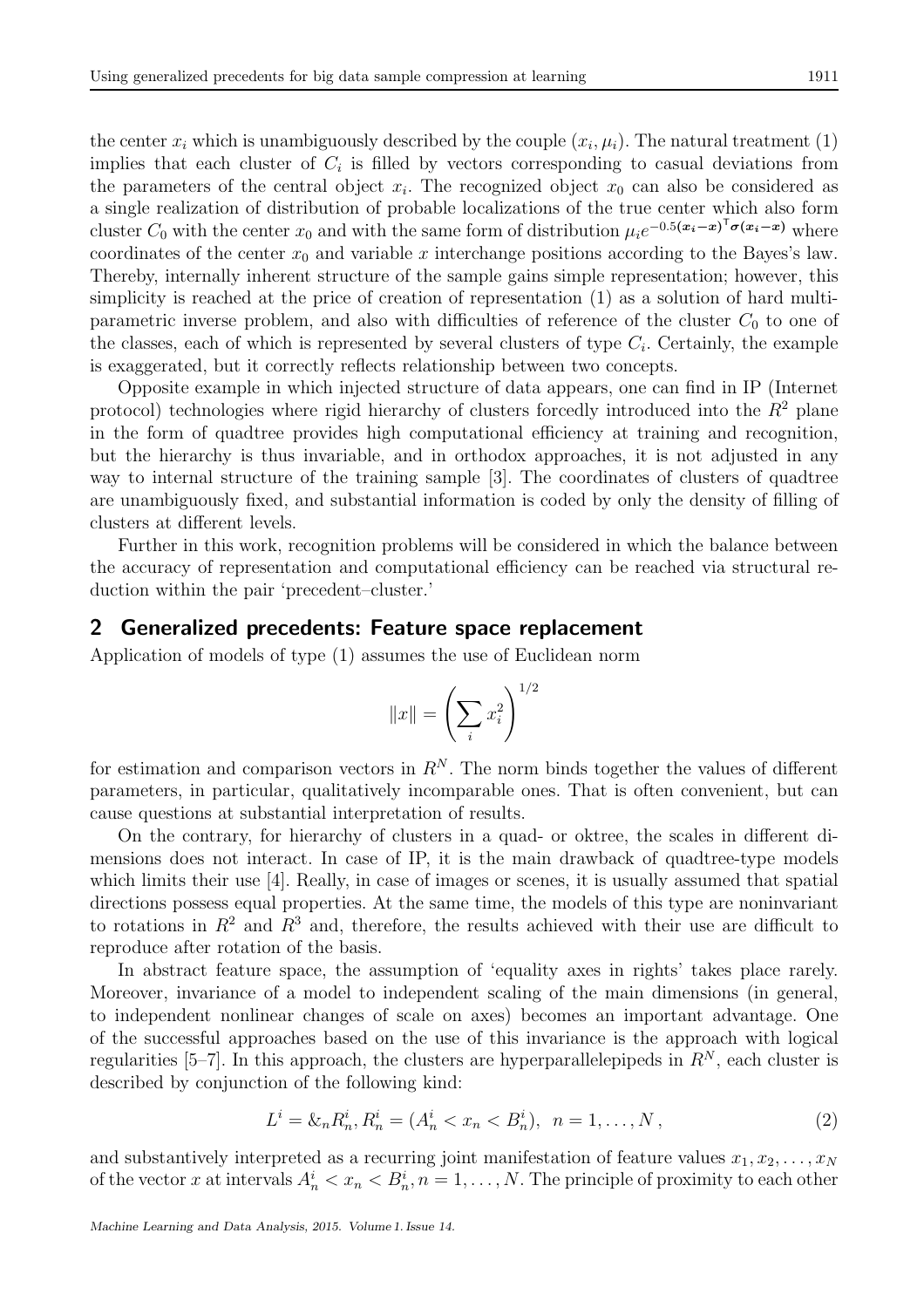precedents of the same phenomenon here is embodied in the requirement of filling the interior of a certain type of cluster by the objects of the same class. The shape of clusters becomes of particular importance, and multiple joint appearance of feature values at the selected intervals in this approach is seen as an independent phenomenon called elementary logical regularity.

In all approaches mentioned above, just limited number of parameters is used to describe the spatial arrangement of the cluster and its filling. In case of quadtree, each cluster is encoded by one integer and one real parameter  $(q_i, \mu_i)$ ; for the normal mixture (1), it is a pair of kind  $(x_i, \mu_i)$ ; in case of logical regularities, it is a set of 2N border markers on axes  $A_n^i$  and  $B_n^i$ ,  $n = 1, \ldots, N$ , and also, the weight of regularity  $\mu_i$ .

Recently, V. V. Ryazanov has proposed the idea of reduction of dimension of the problem through the use of substantial clusters such as hyperparallelepiped or component  $\mathcal{N}(x_i, \sigma^{-1})$ with significant aprioristic weight as new training objects. Each combined object is regarded as geometric manifestation of some separate regularity in initial data and is called generalized precedent. Such generalized precedents are just proposed to use in training. Generalized precedents are described by geometric parameters of corresponding clusters and dimensions of the new feature spaces in the above examples are  $2, N + 1$ , and  $2N + 1$ , respectively. Thus, dimension of the space of generalized precedents may change as the upward and downward, but big training sample receives more compact representation as the result.

### 3 Examples of usage of generalized precedents for sample reduction

#### 3.1 Positional representation

In case of positional data representation, structural elements belong also to the special family of logical regularities of the 1st type (2), when real numbers are truncated to real ones, and the intervals used  $(A_n^i < x_n < B_n^i), n = 1, ..., N$ , are equal in length. Thus, hyperparallelepipeds become hypercubes of restricted variety of kinds.

Positional notation is the development of quadtree model in dimensions greater than 2. The main advantage is that the structuring of positional hierarchy is already automatically injected into any numerical data when registering them, and it is immediately ready for use. It was also noted above that in models of this type, independent scaling of the main axes is naturally implemented, and this fact makes prospects of using the proposed approach in a variety of recognition problems, including the ones with incomparable numerical features.

Let finite sets  $X_k$  are preset in  $R^N$  and represent classes k,  $k = 1, ..., K$ , of the training sample X.

Positional representation [8] of data in  $R^N$  is defined by a bit grid  $D^N \subseteq R^N$  where  $|D| = 2^d$ for some integer d.

The parameter  $d$  is not fixed in advance. As it will be shown, its value is determined by the results of the analysis of the mutual arrangement of classes in the training sample.

Each grid point  $x_1, x_2, \ldots, x_N$ ,  $n = 1, \ldots, N$ , corresponds to effectively performed transformation on bit slices in  $D^N$ , when the mth bit in binary representation  $x_n \in D$  of the nth coordinate of x becomes  $p(n)$ -bit of binary representation of the mth digit of  $2^N$ -ary number that represents vector x as whole. Here, it is supposed  $0 < m \le d$ , and function  $p(n)$  defines a permutation on  $1, \ldots, N, p \in S_N$ . The result is a linearly ordered scale S of length  $2^{dN}$ representing one-to-one all the points of the grid in the form of a curve that fills the space  $D^N$ densely. For chosen grid  $D^N$ , an exact solution of the problem of recognition with K classes results in K-valued function f defined on the scale S. As known, m-digit in  $2^N$ -ary positional representation corresponds to n-dimensional cube of volume  $2^{N(m-1)}$ . It is called m-point. For each  $m$ , the entire set of  $m$ -points is called  $m$ -slice. Thus, one has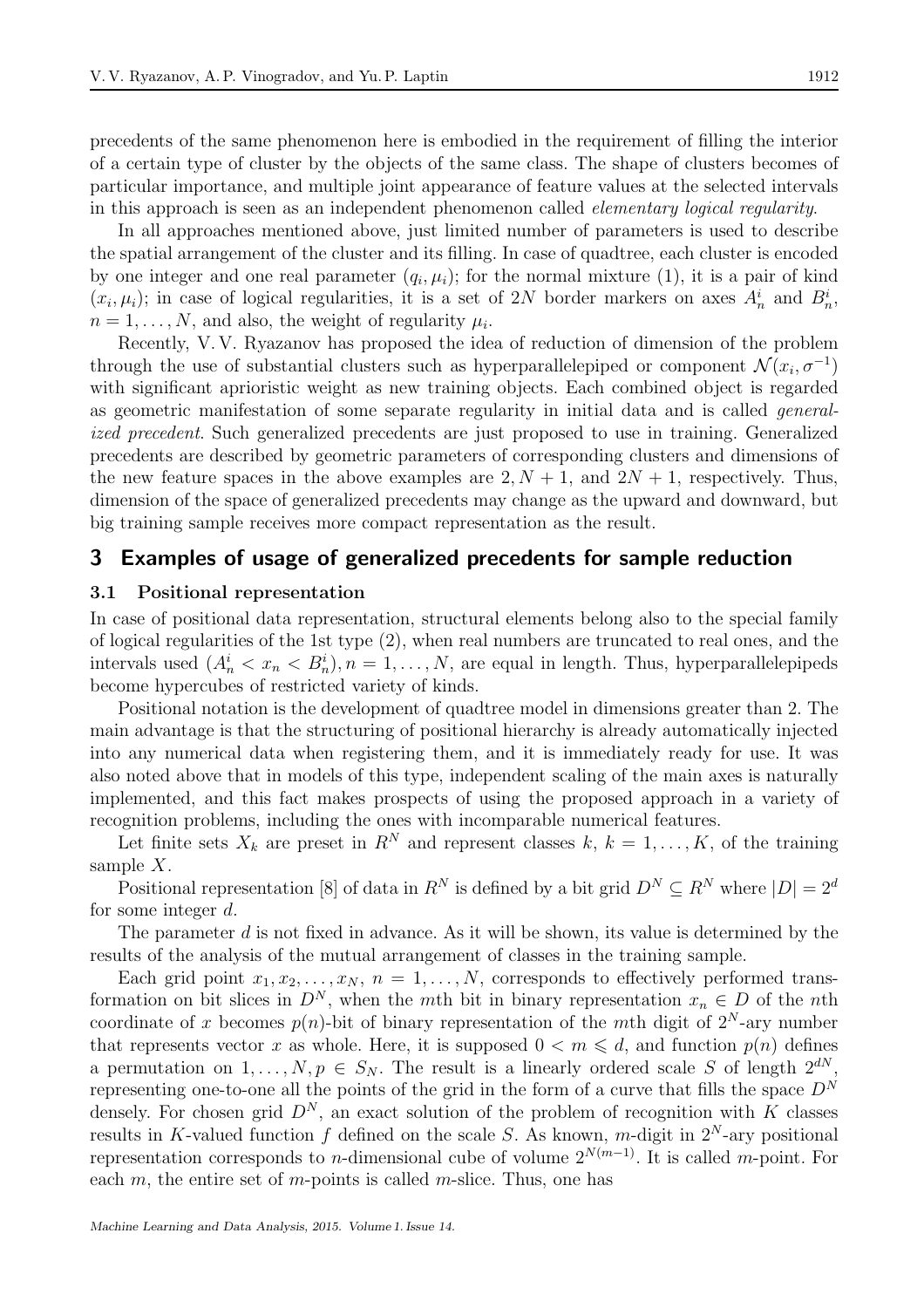**Lemma 1.** There are just one d-point,  $2^N$  ones of  $(d-1)$ -points, and  $2^{dN}$  ones of 1-points on the scale S.

Each of m-points,  $0 < m \le d$ , can be regarded as separate cluster in  $D<sup>N</sup>$ . If it is nonempty and filled with data of certain class only, one has got generalized precedent.

Further, for every  $k, k = 1, ..., K$ , and every  $m, 0 < m \le d$ , let us look for the set of all of  $m$ -points, which are generalized precedents, i.e., elementary logical regularities of class  $k$ . The larger uniform regions in the domain of function  $f$  (corresponding to generalized precedents as elder m-points), the better the decision rule. In the description of positional generalized precedent, the filled volume is represented latently by parameter  $m$  (i.e., by the level in the hierarchy) and actual new feature space is formed of pair  $(p_i, m_i)$ .

Here, let describe the scheme of algorithm A that realizes this search on hierarchy of m-points of the grid  $D^N$  from top to bottom.

The search is carried out for all classes  $k, k = 1, \ldots, K$ , simultaneously. Data of the training sample  $X = \bigcup X_k \subseteq R^N$  are transformed into  $2^N$ -ary indices of the grid  $D^N$ .

All objects of the sample are processed in turn. Each next object  $x$  marks all  $m$ -points,  $m > 1$ , of the own branch in hierarchy  $D^N$  with the index k. Notice that for  $m > 1$ , there are no more than  $\sum_{m=2}^{d} 2^{N(d-m)}$  different m-points. For dimensions  $N > 3$ , this number is negligible in comparison with the total number of 1-points of the grid  $D^N$ , and this fact provides the mechanism of compression of the sample.

Upon termination of search in each marked point of hierarchy  $D<sup>N</sup>$ , the final attributing is carried out: if some  $(m + 1)$ -point was marked with indexes of various classes (i.e., is not the generalized precedent), and all m-points subordinated to it are the generalized precedents, then the entire last are included in the decision rule. Further specification and attributing of subordinated  $(m-1)$ -points are not required.

As for all classes  $k, k = 1, ..., K$ , the analysis began with the same d-point as the top of hierarchy, one has

Lemma 2. Algorithm A finds all generalized precedents of specified kind in the training sample  $X = \bigcup X_k \subseteq R^N$ .

Since the number of m-points is final, any m-point that hashes classes at actual choice of the parameter d, will be further resolved by next iteration of algorithm  $\bf{A}$  under this m-point regarded as new top and, thus, one has got

Lemma 3. Iterative process on the basis of algorithm A provides creation of exact decision rule that is correct on the training sample  $X = \bigcup X_k \subseteq R^N$ .

Thus, one has to decide what is better in this or that case: big  $d$  or many iterations of  $A$ .

Since data of training sample  $X = \bigcup X_k \subseteq R^N$  are analyzed consecutively, further retraining of any recognition algorithm constructed on this way will demand investigation of objects not more than inside one generalized precedent for each new object.

When sets of generalized precedents for all classes are built, one can combine within each class some collected  $m$ -points as hypercubes in larger hyperparallelepipeds according to criteria of contiguity [7]. So, one more way of building space of generalized precedents taking the form of elementary logical regularities of the 1st kind can be realized.

#### 3.2 Cluster means as generalized precedents

Generally, large number of various ways of creation logical regularities of the 1st kind is developed now, and the choice of one of them is determined by properties of data and the character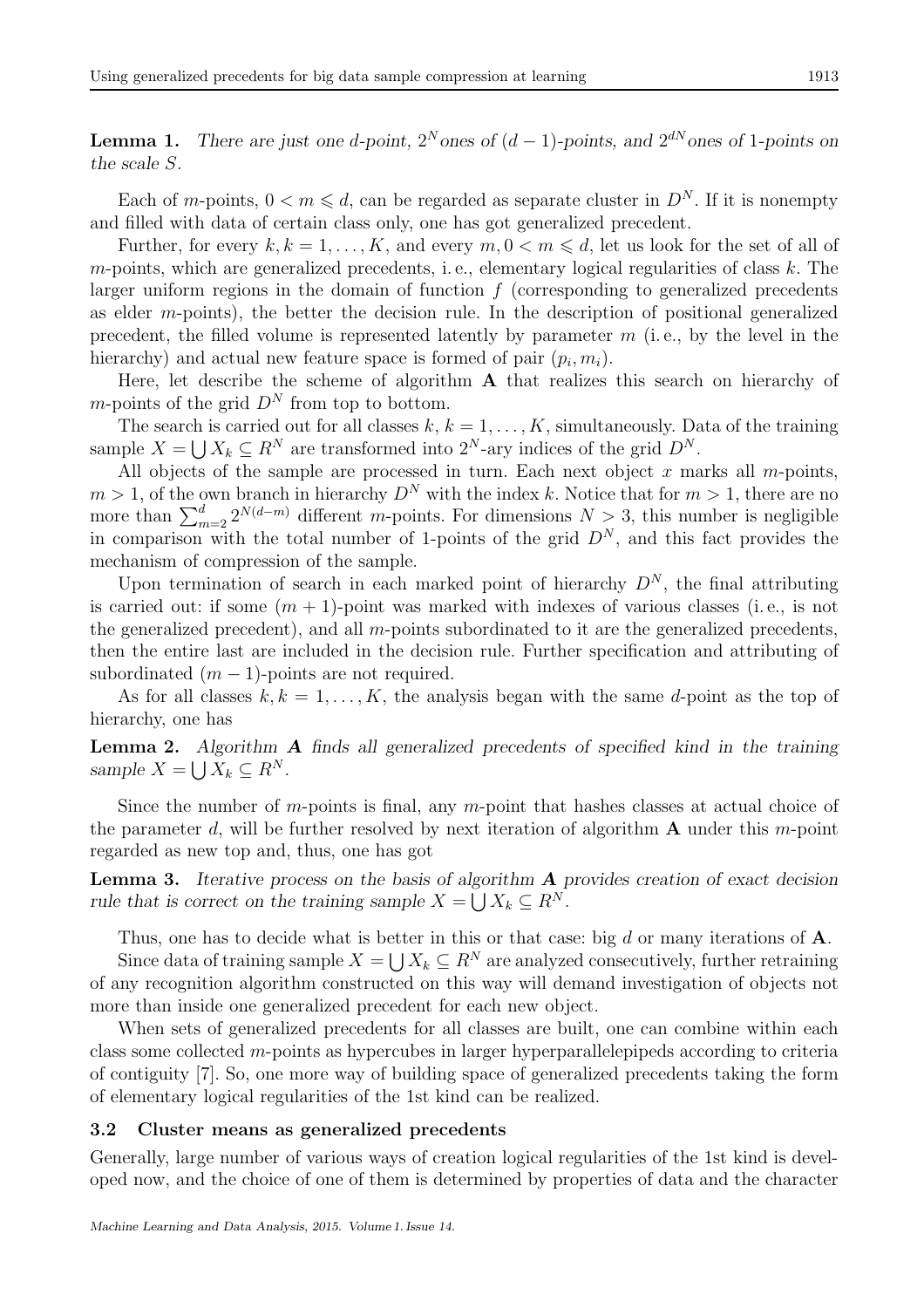of a problem of recognition or forecasting [5]. As the second example of use of generalized precedents, here, a new method of compression of data is considered which consists in transformation of feature space  $R^N$  to the space  $(c^i, \mu^i)$  with dimension  $N+1$ . Class means  $c^i$  in clusters of regularities  $L^i = \&_n R_n^i$ ,  $R_n^i = (A_n^i < x_n < B_n^i)$ ,  $n = 1, \ldots, N$ , are used as generalized precedents in this method. The space  $(A_n^i, B_n^i, \mu^i), n = 1, \ldots, N$ , itself is used thus at the intermediate stage.

Notice that in hierarchy of m-points of  $D^N$ , very rigid criterion of selection of generalized precedents was applied. Existence of the only object of alien class as a part of any m-point (hypercube of large volume, when m is close to d) excludes the last from among the generalized precedents and strongly reduces thereby potential efficiency of compression of the sample. For this reason, in the majority of methods of creation of logical regularities, softer selection criteria are used when existence of certain share of objects of others classes as a part of this or that hyperparallelepiped (corresponding to elementary logical regularity) is allowed. Thus, flexibility of the model of logical regularities in general is reached and possibility of creation of simple decision rule with small set of elements of the sort  $L^i = \mathcal{L}_n R_n^i, R_n^i = (A_n^i \langle x_n \rangle R_n^i)$  is provided where each of them represents essential part of the training sample.

The proposed method of compression uses the specified opportunity fully, but realizes also a way of disposal of the difficulties related with the existence of alien objects in the cluster of regularity  $L^i = \&_n R_n^i$ ,  $R_n^i = (A_n^i < x_n < B_n^i)$ . Let  $x_t^L$ ,  $t = 1, \ldots, T^L$ , be a set of objects of the kth class as a part of cluster of elementary logical regularity L. Construct in the space  $R^{N+1}$  a new sample that is made of vectors of averages  $c^L = \sum_t^{T^L}$  $T^L x_t^L$ , and their shares  $T^L$  in each regularity L. Thereby, the space of the generalized precedents  $(c^i, T^L)$  is set, each point of which corresponds to nonuniformly filled cluster of initial space  $R^N$  where the objects of class k dominate. The role of cluster geometry thus partially loses its value, important is only that the share  $T<sup>L</sup>$  of objects of the k<sup>th</sup> class within the cluster is big.

## 4 Reconstruction of the decision rule in initial feature space

Reconstruction of the decision rule in initial feature space consists in the return replacement of sets of the essential generalized precedents with clusters of the chosen for them geometric forms. Replacement is carried out directly and does not cause difficulties. In Fig. 1, it is shown how it takes place in case of hypercubes of positional data representation. For cluster means, this transition is even more direct since in this case, the space of generalized precedents differs from initial feature space only in additional equipment of weight coordinate  $T^L$ .

### 5 Computational experiment

Computational experiment in the framework of this training sample compression model was made for several types of generalized precedents on real tasks. The best accuracy was achieved by approach on the basis of cluster means. Here, the generalized precedents are used for representation of the training sample in the form of sets of new precedents that match as the source precedents and classes and the results of analysis of the initial training sample. As additional information for each class  $K_{\lambda}, \lambda = 1, 2, ..., l$ , there are used multiple logical regularities of classes  $P_{\lambda} = \{P_t(\mathbf{x})\}\,$ , i.e., predicates of the form

$$
P^{\Omega_1, \mathbf{c}^1, \Omega_2, \mathbf{c}^2}(\mathbf{x}) = \bigwedge_{j \in \Omega_1} (c_j^1 \leqslant x_j) \bigwedge_{j \in \Omega_2} (c_j^1 \geqslant x_j),
$$
  

$$
\Omega_1, \Omega_2 \subseteq 1, 2, \dots, n, \mathbf{c}^1, \mathbf{c}^2 \in R^n,
$$

where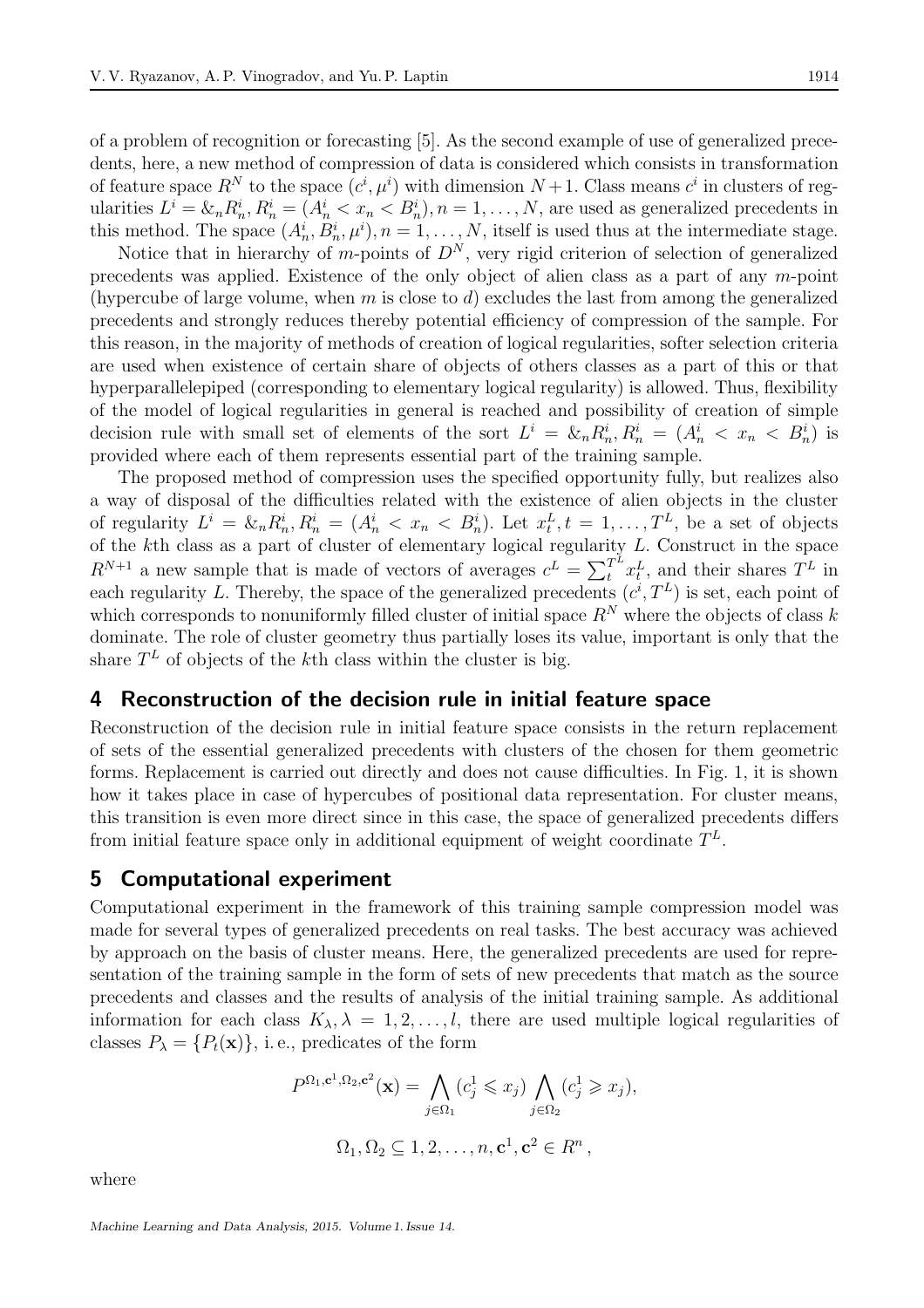

**Figure 1** Fragment of quadtree with the scale  $S$  of Peano-type. Two classes (red and green) are separated in S by white arrows. Color intensity depicts the density of filling. Left big square represents an m-point that hashes classes. Right square is filled with objects of the green class only detected in all subordinated  $(m-1)$ -points and so, this m-point represents generalized precedent as large uniform region included in the decision rule (big green arrow)



Figure 2 Intervals of two-dimensional regularities of two classes are the marked boxes

- 1)  $\exists \mathbf{x}_t \in K_2^0 | P^{\Omega_1, \mathbf{c}^1, \Omega_2, \mathbf{c}^2}(\mathbf{x}_t) = 1;$
- 2)  $\forall \mathbf{x}_t \neg \in K_2^0 | P^{\Omega_1, \mathbf{c}^1, \Omega_2, \mathbf{c}^2}(\mathbf{x}_t) = 0$ ; and

3)  $P^{\Omega_1, \mathbf{c}^1, \Omega_2, \mathbf{c}^2}(\mathbf{x}_t)$  represents a local optimum of the standard criterion of predicates' quality. Here, through  $\tilde{K}_{\lambda}$ , the training sample objects from class  $\lambda$  are designated. Two schemes of definition of generalized predicates are used.

In the first scheme, sets of objects that satisfy the predicates of  $P_{\lambda}$  correspond to the set  $\tilde{K}_{\lambda}$ . Figure 2 shows a model example. An analog of the "nearest neighbor" algorithm was used.

Object x is assigned to the class, the regularity of which is considered the closest, the "distance" to the patterns is calculated by the formula:

$$
d_{\alpha}(\mathbf{x}) = \frac{\sum_{\mathbf{x}_t: P^{\Omega_1, \mathbf{c}^1, \Omega_2, \mathbf{c}^2}(\mathbf{x}_t) = 1} \rho(\mathbf{x}, \mathbf{x}_t)}{|\{\mathbf{x}_t: P^{\Omega_1, \mathbf{c}^1, \Omega_2, \mathbf{c}^2}(\mathbf{x}_t) = 1\}|}
$$

where  $\rho$  is the Euclidean metric in  $R^n$ .

Comparison was carried out on the data of the credit scoring (2 classes, 15 features, 348 test objects) [8]. The accuracy of the standard and the modified method of "nearest neighbor" was on the test data, respectively, 75.6% and 77.5% of correct answers.

In the second scheme, generalized precedent is considered as the set of values of all logical regularities of the object, disjunction of their negations, the set of values of all logical regularities of another class, and disjunction of their negations (classification with 3 classes and more used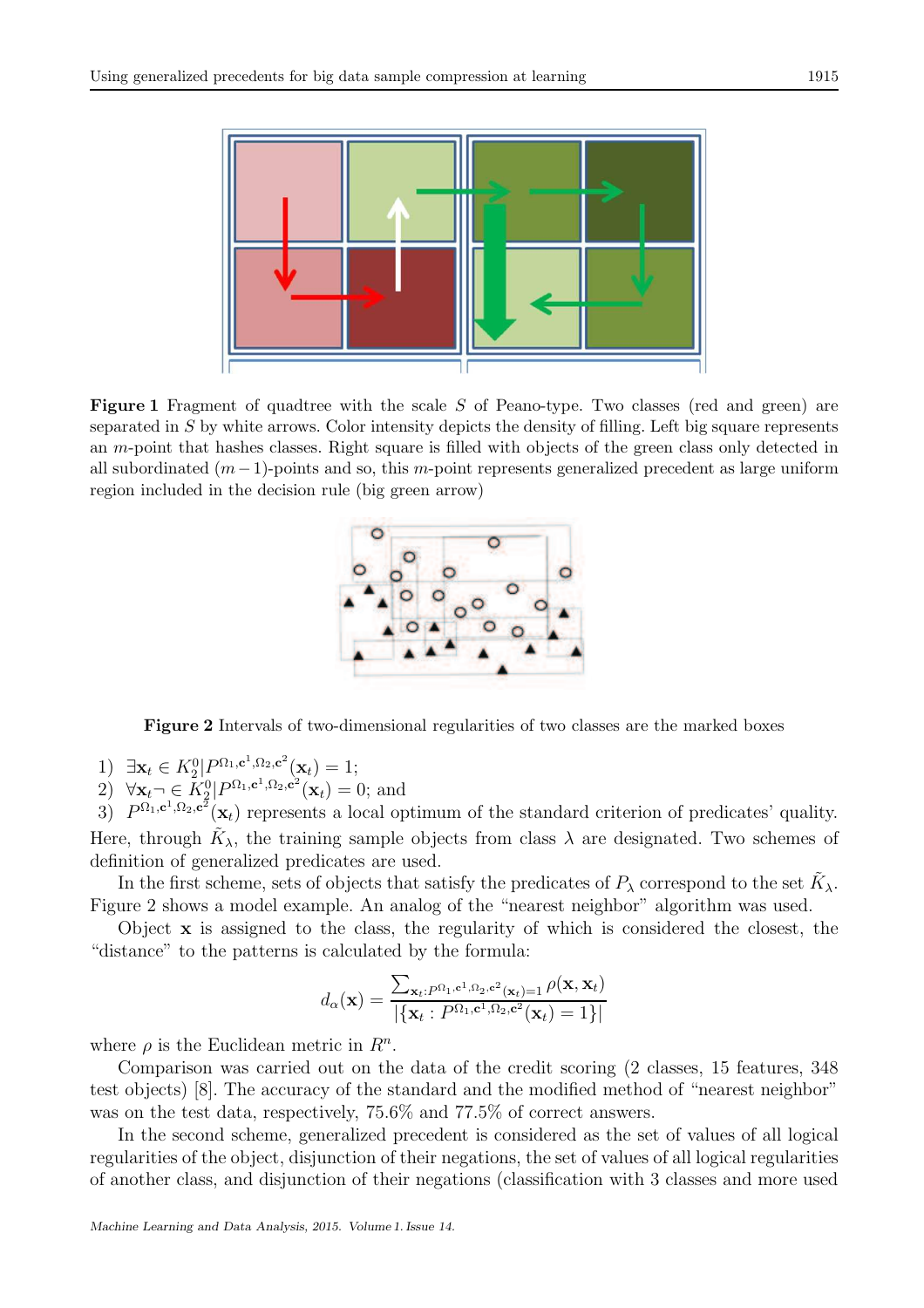

**Figure 3** Visualization of the original training sample  $(a)$  and of the sample of generalized precedents in the parametric space where classes become linearly separable  $(b)$ 

scheme "one against all"). Thus, each object corresponds to a vector of numbers  $\{0, 1\}$ , and the generalized precedent is simply a description of the object in the new feature space. Figure 3 shows the visualization of the original training sample and the sample in new parametric space on the task of recognition of breast cancer [9]. The objects of different classes are presented in a plane gray and black circles. Generalized precedents of the training sample are linearly separable.

The version of support vector machine implemented in [5] was used as the main classification method. The results of the comparison of methods of recognition of test data on various tasks are presented in Table 1.

In general, the achieved positive results testify to prospects of the approach and to need of further development of this direction of researches.

## 6 Concluding remarks

The use of some inherent and injected structures in data has been considered. The opportunities arising from the use of generalized precedents for creation of detailed decision rule have been analyzed. It was shown that in case of positional data representation, the feature space  $R^N$ can be reduced to two-dimensional space where training data become represented by compact clusters. Reduced representation realizes the one-dimensional scan of  $R^N$ , which is loaded with weights of generalized precedents. A scheme for an iterative process is proposed that yields to construct exact solutions which are correct on the training data. A new method of training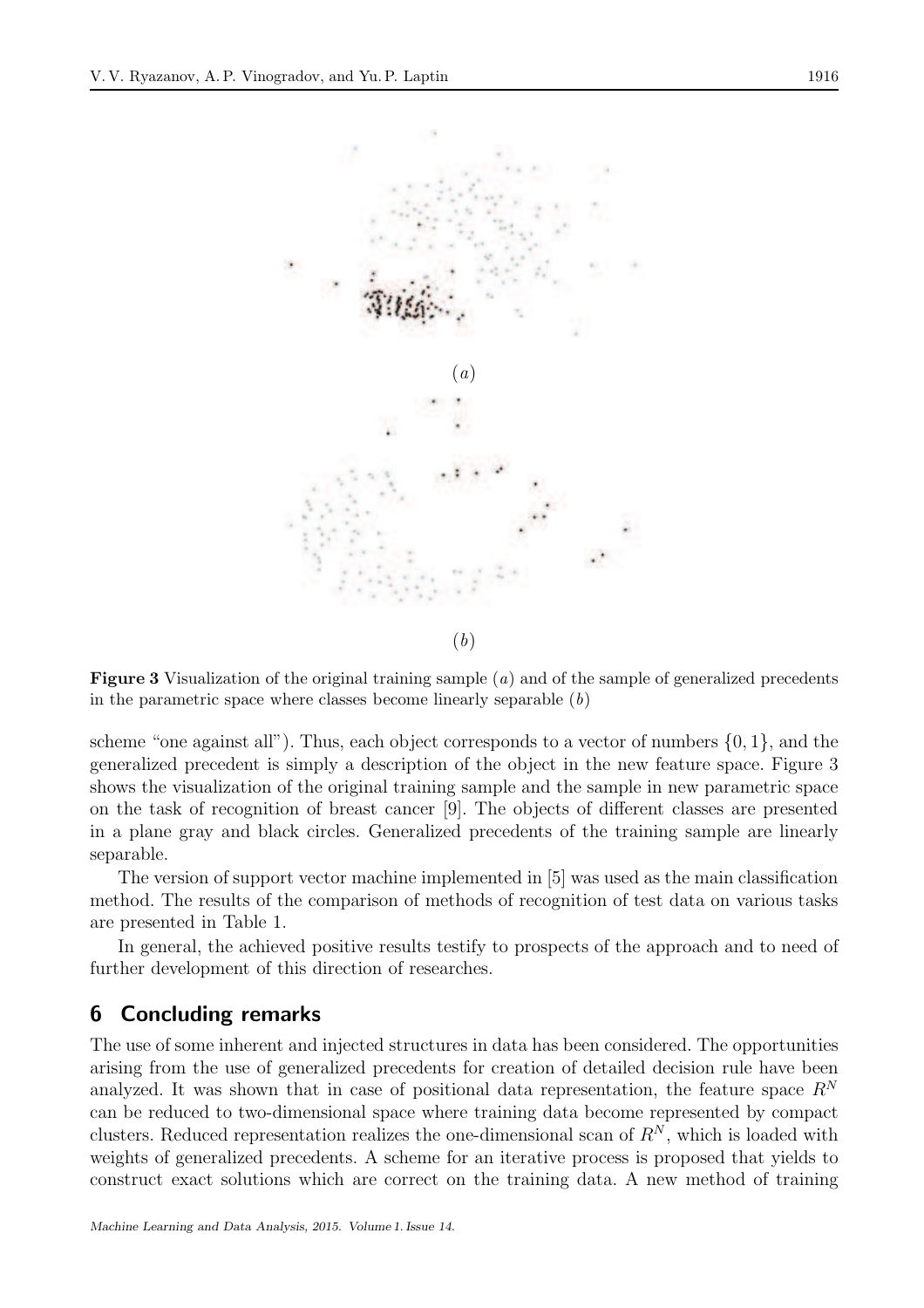| Task     | Classes | Dimension | Objects | Reference<br>objects | Accuracy<br>on reference<br>objects | Accuracy<br>on generalized<br>precedents |
|----------|---------|-----------|---------|----------------------|-------------------------------------|------------------------------------------|
| "Breast" |         |           | 344     | 355                  | 94.6(0.8)                           | 96.1                                     |
| "Credit" |         | 15        | 342     | 348                  | 80.5(4.3)                           | 64.5                                     |
| "Image"  |         | 16        | 210     | 2100                 | 68.8 (27.7)                         | 92.0(0.6)                                |

Table 1 Results of comparison of recognition methods on various tasks

data compression has been developed and investigated based on the use of cluster means for elementary logical regularities and on its use as generalized precedents in transformed  $(N+1)$ dimensional feature space. Computational experiment was made for several types of generalized precedents on real tasks. Good results approve the new opportunities and open prospects of the use of generalized precedents in recognition tasks with big data samples.

## References

- [1] De Berg, M., M. van Kreveld, M. O. Overmars, and O. Schwarzkopf. 2000. *Computational geometry: Algorithms and applications*. 2nd ed. Springer. 291–306. doi: http://dx.doi.org/10.1007/ 978-3-662-04245-8
- [2] Berman, J. 2013. *Principles of big data*. Elsevier. 1–14.
- [3] Samet, H., and R. Webber. 1985. Storing a collection of polygons using quadtrees. *ACM Trans. Graph.* 4(3):182–222. doi: http://dx.doi.org/10.1145/282957.282966
- [4] Eberhardt, H., V. Klumpp, and U. D. Hanebeck. 2010. Density trees for efficient nonlinear state estimation. *13th Conference (International) on Information Fusion Proceedings*. Edinburgh. 1–8. doi: http://dx.doi.org/10.1109/ICIF.2010.5712086
- [5] Zhuravlev, Yu. I., V. V. Ryazanov, and O. V. Senko. 2006. *Raspoznavanie. Matematicheskie metody. Programmnaya sistema. Prakticheskie primeneniya*. Moscow: FAZIS. 168 p. (In Russian.)
- [6] Ryazanov, V. V. 2007. Logicheskie zakonomernosti v zadachakh raspoznavaniya (parametricheskiy podkhod). Zhurnal vychislitelnoy matematiki i matematicheskoy fiziki 47(10):1793–1809. (In Russian.)
- [7] Vinogradov, A., and Yu. Laptin. 2010. Usage of positional representation in tasks of revealing logical regularities. *VISIGRAPP-2010, Workshop IMTA-3 Proceedings*. Angers. 100–104.
- [8] Aleksandrov, V. V., and N. D. Gorskiy. 1983. *Algoritmy i programmy strukturnogo metoda obrabotki dannykh*. Leningrad: Nauka. 208 p. (In Russian.)
- [9] Mangasarian, O. L., and W. H. Wolberg. 1990. Cancer diagnosis via linear programming. *SIAM News* 23(5):1–18.

Received June 15, 2015